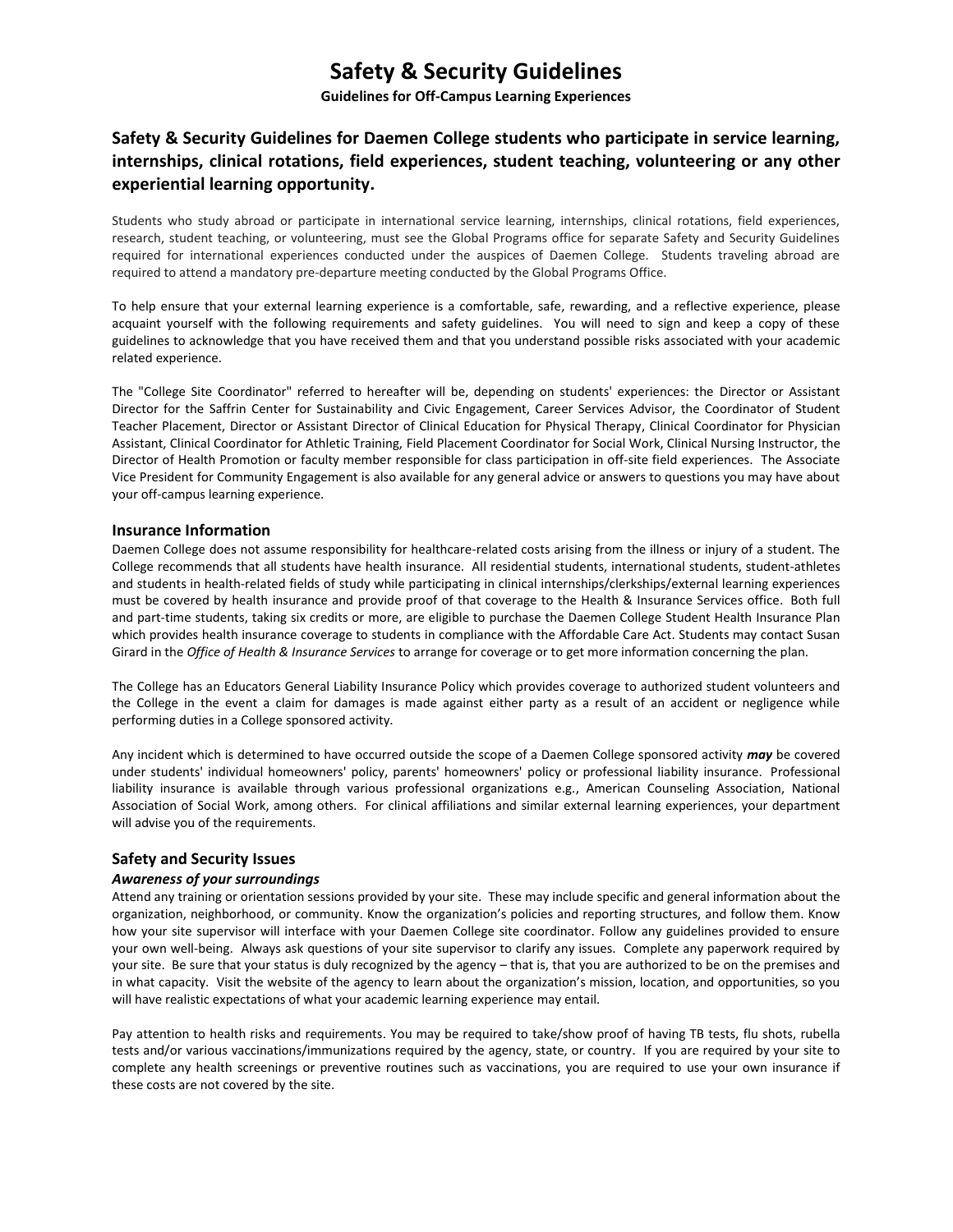Take an active role in your safety and well-being. Be aware of your environment and possible risks. Violence, drugs, and personal safety issues may be factors at your location. Be aware of potential unpredictable behavior of clients and learn strategies for handling such behaviors. If a situation does not seem safe, leave and get help as needed. Educate yourself about your site by asking the college's coordinator and your site supervisor about possible risks.

If home visits are a part of your experience, perform these in pairs, do not go alone. Do not park your car in the driveway of the home you visit; in the home, sit facing the front door and have access to an exit.

Follow the guidelines or protocols you have been given about client and employee safety and ensure that any irregularities are reported immediately to your site supervisor. If you feel uncomfortable with any person or situation, inform your site supervisor and the college coordinator. If you feel that your site supervisor is not the suitable person, contact higher management. Crimes, e.g. suspected child abuse, should also be reported to the appropriate law enforcement agency.

#### *Respond, Assess, Isolate, Notify (RAIN)*

Sadly, we know that in recent years, there has been a well-documented increase in workplace violence and shootings. While it is unlikely that one of these crises will occur at the worksite, it is important for students to be prepared in case it does. It is recommended that students remain observant and, as they would on campus, respond accordingly to protect themselves. Students at Daemen College are being trained using the RAIN approach- Respond, Assess, Isolate and Notify. Based on the nature of the situation, students will want to respond to what has occurred and take life-safety measures- run, hide or fight. They will want to assess the environment and see what resources are available and do their best to isolate the perpetrator to prevent him/her from causing more harm. Additionally, it is key that students notify proper authorities by calling 9-1-1 immediately. Note the physical address of the building so that it can be relayed quickly to police and first-responders.

#### *Vehicle safety*

When driving, pay attention to weather conditions; travel on well-lighted, populated streets. Keep your doors locked and windows rolled up. Park in well-lit and/or high traffic areas. Lock your vehicle and put all valuables (laptops, cell phones, electronics, handbags, any purchases, etc.) out of sight in the glove compartment or trunk or do not bring them with you.

Make sure your vehicle is in good working order and that you have at least a 1/2 tank of gas at all times. Even if you are familiar with the area in which you are traveling, it is a good idea to carry a map or have navigation software – especially in case of inclement weather and/or need to take an alternate route.

Do not use your personal vehicle to transport clients or people you do not know. Be aware of any personal vehicle insurance coverage limitations concerning passengers.

If you are using public transportation, make sure that you are aware of the routes, schedules, times, and have the correct fares.

If you plan to use campus transportation to and from off-campus sites, the use of seat belts by the driver and all passengers, at all times, is mandatory.

#### *Personal safety*

When possible, don't walk alone or at night. Don't isolate yourself. Be sure phones are charged and ready to use at all times.

Inform friends, relatives, and/or professors of your whereabouts. Make sure someone reliable knows where you're going, when you're leaving and returning. If plans change, notify them.

If you attend after-hours meetings, home visits or go to other sites that you are not familiar with, be aware of the location or neighborhood. If you are uncomfortable going to any such place, discuss the situation with your supervisor. Do not take unnecessary risks.

If you are injured on the site, promptly report your injury to your immediate supervisor, site coordinator and the college coordinator for documentation and action.

Always wash your hands or use hand sanitizer between caring for individual patients/clients, before entering and after leaving the agency, before and after eating, after coughing, sneezing or using the restroom. When possible, cough into the crook of your arm instead of your hand.

Try to take reasonable care and caution at your site as a means to enhance your experience and your margin of safety and the safety of others. Pay attention to details, ask questions and pay attention to supervisors' advice. For example, be aware of any food allergies (peanuts, nuts, milk) or other allergies (such as bee stings), that agency clients may have, especially young